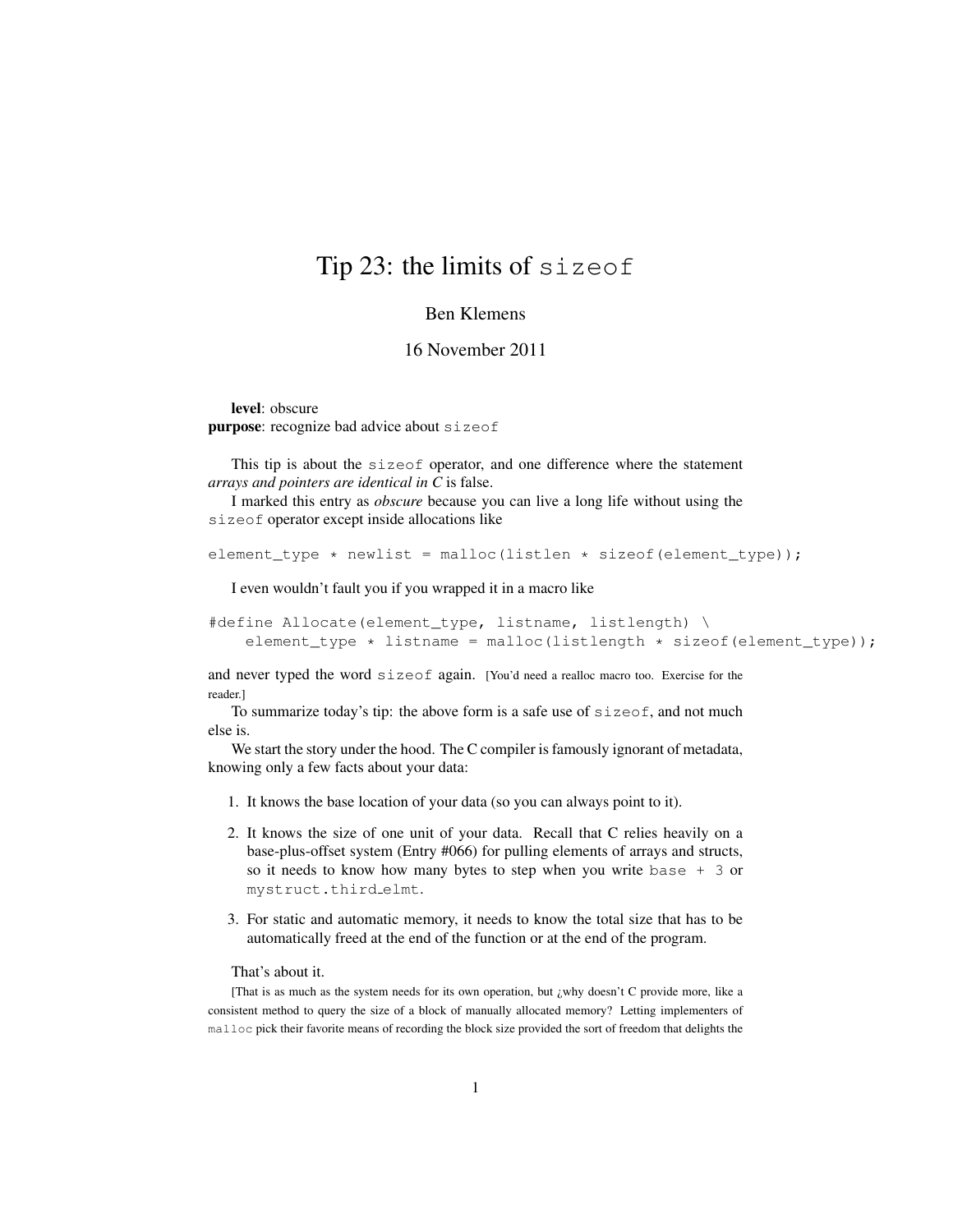system programmers, and thanks to this non-policy there are a lot of different implementations of malloc<sup>[1](#page-1-0)</sup>. It's annoying, but your computer is faster for it.]

Which brings us to the  $sizeof$  operator. You might think  $sizeof$  is just another function, but it's a keyword built into the compiler, because it has to have exceptional knowledge about structure internals and is the only non-macro chance you have to operate on a type. It is a window into item #3 in the list.

Here's a trick that's often thrown around<sup>[2](#page-1-1)</sup>: you can get the size of an automatic or static array by dividing its total size by the size of one element. This is usually via a form like

```
//This is not reliable:
#define arraysize(list) sizeof(list)/sizeof(list[0])
```
The denominator of the expression depends on #2 above: the system has to know the size of one element.

The numerator really depends on #3, and is where the distinction between automatic versus manually-allocated data will trip you up. What is the size of the data that C will have to free when the variable goes out of scope? For an automatic array like double list[100], the compiler had to allocate a hundred doubles, and will have to free that much space at the end of scope. For manually-allocated memory, all the system has to do at the end of the scope is destroy the pointer—freeing the data itself is your problem. So: sizeof will probably return 200 in the case of the auto array, and will probably return one in the case of the manual array.

Some cats, when you point to a toy, will go and inspect the toy; some cats will sniff your finger.

Here's some sample code, so you can see what your own system returns when dealing with automatic and manual memory.

```
#include <stdio.h>
#define peval(cmd) printf(#cmd ": %g\n", cmd);
int main(){
   double *list = (double[]){1, 2, 3};
   double list [ ] = {1, 2, 3};peval(sizeof(liszt)/(sizeof(double)+0.0));
   peval(sizeof(list)/(sizeof(double)+0.0));
}
```
You'll recognize the add-zero trick from the last tip (Entry #072). The initialization of liszt may be a form unfamiliar to you. For now, rest assured that it works in appropriate conditions; I'll get to it in a few tips, so think of it as foreshadowing.

When you run the program, you get two different values. The first variable is a pointer, and the second an array. The size of the first is the size of one pointer (which is appropriately half of a double); the size of the second is three doubles long.

<span id="page-1-1"></span><span id="page-1-0"></span><sup>1</sup><http://en.wikipedia.org/wiki/Malloc#Implementations>

<sup>2</sup><http://c-faq.com/aryptr/arraynels.html>